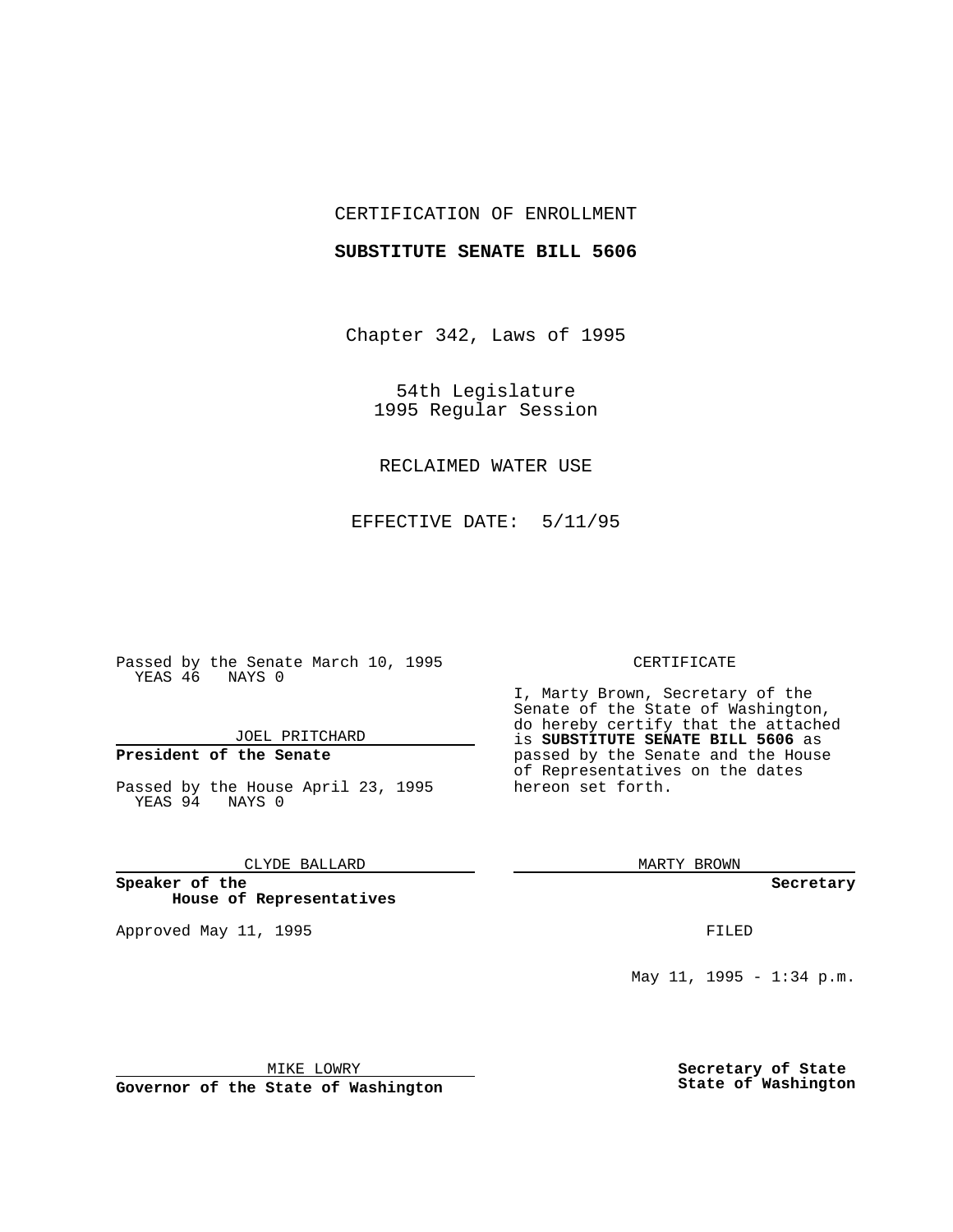# **SUBSTITUTE SENATE BILL 5606** \_\_\_\_\_\_\_\_\_\_\_\_\_\_\_\_\_\_\_\_\_\_\_\_\_\_\_\_\_\_\_\_\_\_\_\_\_\_\_\_\_\_\_\_\_\_\_

\_\_\_\_\_\_\_\_\_\_\_\_\_\_\_\_\_\_\_\_\_\_\_\_\_\_\_\_\_\_\_\_\_\_\_\_\_\_\_\_\_\_\_\_\_\_\_

Passed Legislature - 1995 Regular Session

### **State of Washington 54th Legislature 1995 Regular Session**

**By** Senate Committee on Ecology & Parks (originally sponsored by Senators Fraser, Haugen, Owen, McCaslin, Swecker, Newhouse, Oke, Rasmussen, Winsley, Morton and Schow)

Read first time 02/23/95.

 AN ACT Relating to water conservation and the reclamation and direct beneficial use of wastewater; amending RCW 90.46.005, 90.46.010, and 90.46.050; adding new sections to chapter 90.46 RCW; creating a new section; and declaring an emergency.

BE IT ENACTED BY THE LEGISLATURE OF THE STATE OF WASHINGTON:

 **Sec. 1.** RCW 90.46.005 and 1992 c 204 s 1 are each amended to read as follows:

 The legislature finds that by encouraging the use of reclaimed water while assuring the health and safety of all Washington citizens and the protection of its environment, the state of Washington will continue to use water in the best interests of present and future generations.

13 To facilitate the ((opportunity to)) use <u>of</u> reclaimed water as soon as is practicable, the legislature encourages the cooperative efforts of the public and private sectors and the use of pilot projects to effectuate the goals of this chapter. The legislature further directs the department of health and the department of ecology to coordinate efforts towards developing an efficient and streamlined process for creating and implementing processes for the use of reclaimed water.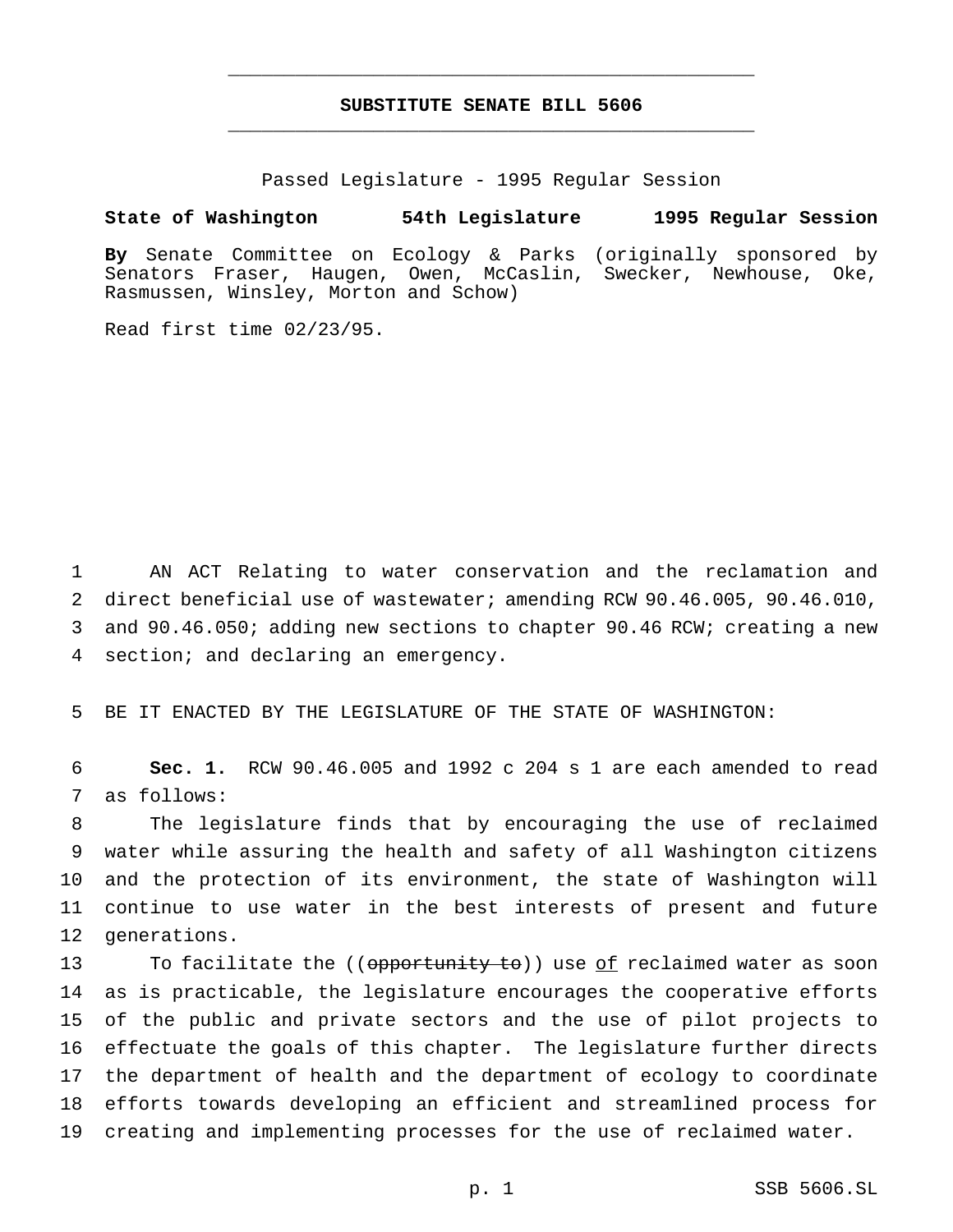It is hereby declared that the people of the state of Washington have a primary interest in the development of facilities to provide 3 reclaimed water to replace potable water in nonpotable applications, to 4 supplement existing surface and ground water supplies, and to assist in meeting the future water requirements of the state.

 The legislature further finds and declares that the utilization of reclaimed water by local communities for domestic, agricultural, industrial, recreational, and fish and wildlife habitat creation and enhancement purposes, including wetland enhancement, will contribute to 10 the peace, health, safety, and welfare of the people of the state of 11 Washington. To the extent reclaimed water is appropriate for 12 beneficial uses, it should be so used to preserve potable water for drinking purposes. Use of reclaimed water constitutes the development 14 of new basic water supplies needed for future generations.

15 The legislature further finds and declares that the use of reclaimed water is not inconsistent with the policy of antidegradation 17 of state waters announced in other state statutes, including the water pollution control act, chapter 90.48 RCW and the water resources act, chapter 90.54 RCW.

 The legislature finds that other states, including California, Florida, and Arizona, have successfully used reclaimed water to supplement existing water supplies without threatening existing resources or public health.

24 It is the intent of the legislature that the department of ecology 25 and the department of health undertake the necessary steps to encourage the development of water reclamation facilities so that reclaimed water may be made available to help meet the growing water requirements of 28 the state.

 The legislature further finds and declares that reclaimed water facilities are water pollution control facilities as defined in chapter 70.146 RCW and are eligible for financial assistance as provided in chapter 70.146 RCW.

 **Sec. 2.** RCW 90.46.010 and 1992 c 204 s 2 are each amended to read as follows:

 Unless the context clearly requires otherwise, the definitions in this section apply throughout this chapter.

37 (1) "Greywater" means ((sewage)) wastewater having the consistency and strength of residential domestic type wastewater. Greywater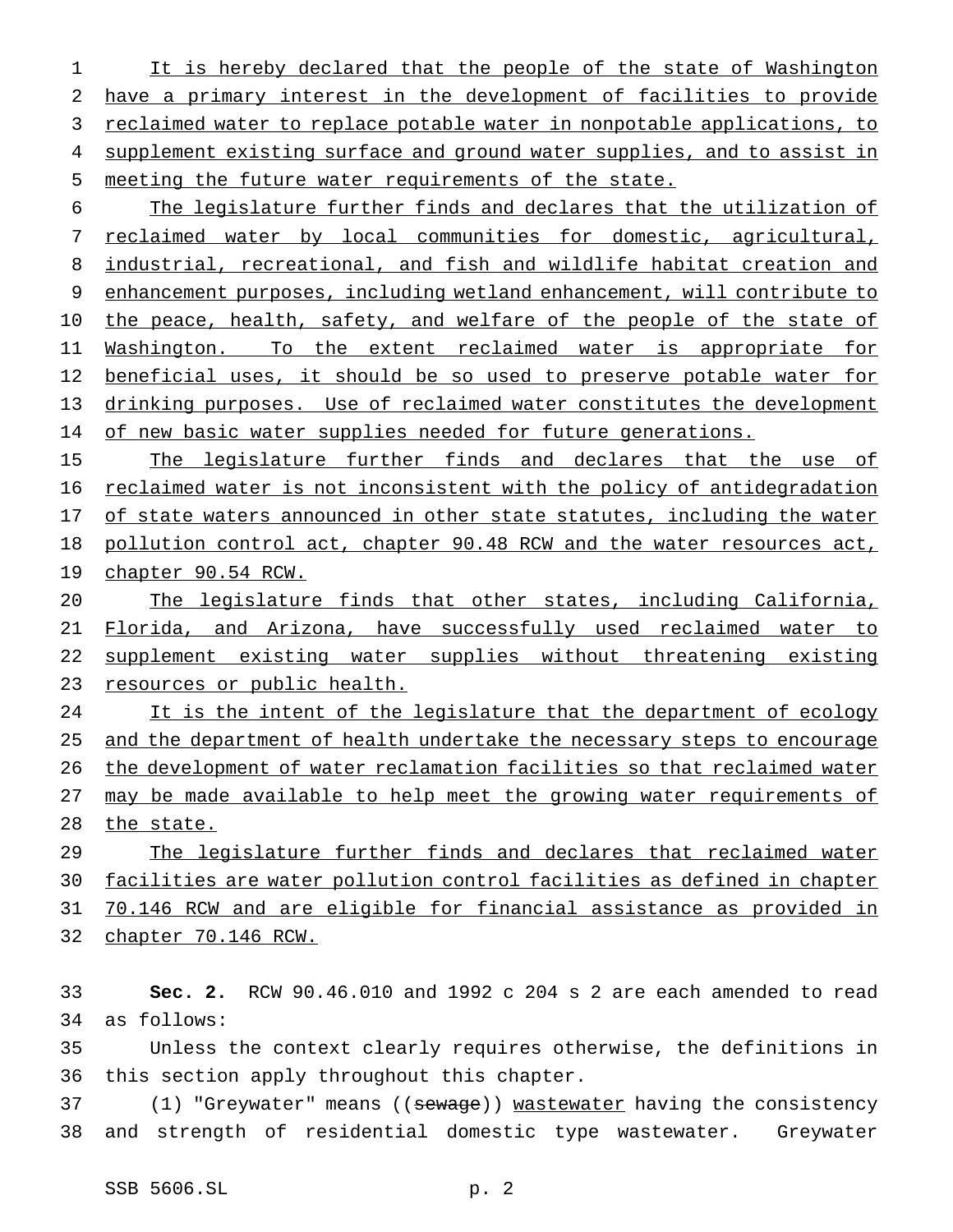includes wastewater from sinks, showers, and laundry fixtures, but does not include toilet or urinal waters.

 (2) "Land application" means application of treated effluent for purposes of irrigation or landscape enhancement for residential, business, and governmental purposes.

 (3) "Person" means any state, individual, public or private corporation, political subdivision, governmental subdivision, governmental agency, municipality, copartnership, association, firm, trust estate, or any other legal entity whatever.

 (4) "Reclaimed water" means effluent derived in any part from sewage from a wastewater treatment system that has been adequately and reliably treated, so that as a result of that treatment, it is suitable for a direct beneficial use or a controlled use that would not 14 otherwise occur and is no longer considered wastewater.

 (5) "Sewage" means water-carried human wastes, including kitchen, bath, and laundry waste from residences, buildings, industrial and commercial establishments, or other places, together with such ground water infiltration, surface waters, or industrial wastewater as may be present.

(6) "User" means any person who uses reclaimed water.

 (7) "Wastewater" means water and wastes discharged from homes, businesses, and industry to the sewer system.

 (8) "Direct beneficial use" means the use of reclaimed water, that 24 has been transported from the point of production to the point of use 25 without an intervening discharge to the waters of the state, for a beneficial purpose.

 (9) "Direct recharge" means the controlled subsurface addition of water directly to the ground water basin that results in the 29 replenishment of ground water.

 (10) "Ground water recharge criteria" means the contaminant criteria found in the drinking water quality standards adopted by the 32 state board of health pursuant to chapter 43.20 RCW and the department 33 of health pursuant to chapter 70.119A RCW.

 (11) "Planned ground water recharge project" means any reclaimed water project designed for the purpose of recharging ground water, via 36 direct recharge or surface spreading.

 (12) "Reclamation criteria" means the criteria set forth in the water reclamation and reuse interim standards and subsequent revisions adopted by the department of ecology and the department of health.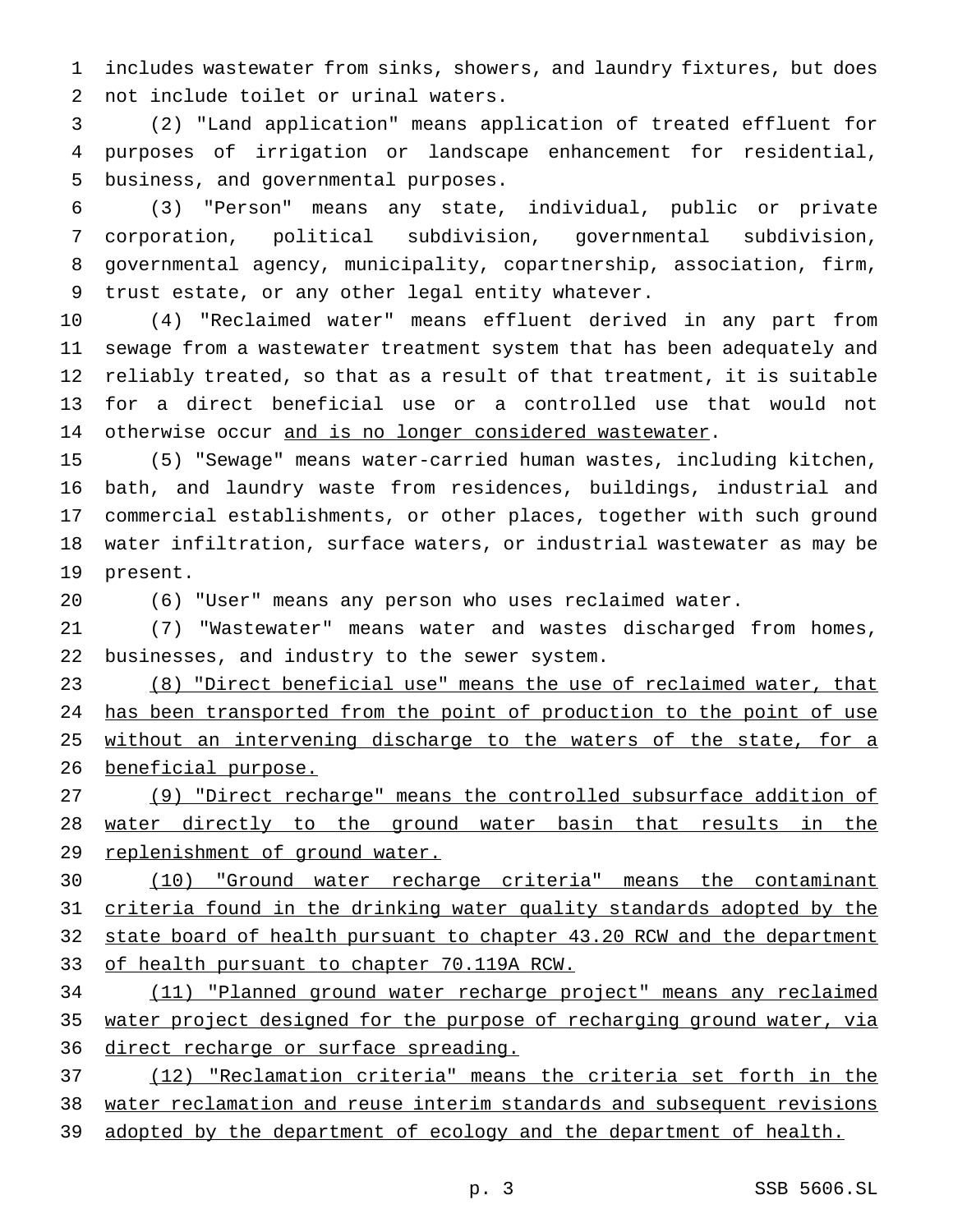(13) "Streamflow augmentation" means the discharge of reclaimed water to rivers and streams of the state or other surface water bodies, but not wetlands.

 (14) "Surface spreading" means the controlled application of water to the ground surface for the purpose of replenishing ground water.

 (15) "Wetland or wetlands" means areas that are inundated or saturated by surface water or ground water at a frequency and duration 8 sufficient to support, and that under normal circumstances do support, a prevalence of vegetation typically adapted to life in saturated soil 10 conditions. Wetlands generally include swamps, marshes, bogs, and similar areas.

 (16) "Created wetlands" means a wetland intentionally created from 13 a nonwetland site to produce or replace natural habitat.

 NEW SECTION. **Sec. 3.** A new section is added to chapter 90.46 RCW to read as follows:

 (1) Reclaimed water may be beneficially used for surface spreading provided the reclaimed water meets the ground water recharge criteria as measured in ground water beneath or down gradient of the recharge project site, and has been incorporated into a sewer or water comprehensive plan, as applicable, adopted by the applicable local government and approved by the department of health or department of ecology as applicable.

 (2) If the state ground water recharge criteria as defined by RCW 90.46.010 do not contain a standard for a constituent or contaminant, the department of ecology shall establish a discharge limit consistent with the goals of this chapter.

 NEW SECTION. **Sec. 4.** A new section is added to chapter 90.46 RCW to read as follows:

 (1) Reclaimed water may be beneficially used for discharge into created wetlands provided the reclaimed water meets the class A reclaimed water standard as defined in the reclamation criteria, and the discharge is incorporated into a sewer or water comprehensive plan, as applicable, adopted by the applicable local government and approved by the department of health or department of ecology as applicable.

 (2) Reclaimed water that does not meet the class A reclaimed water standard may be beneficially used for discharge into created wetlands where the department of ecology has specifically authorized such use at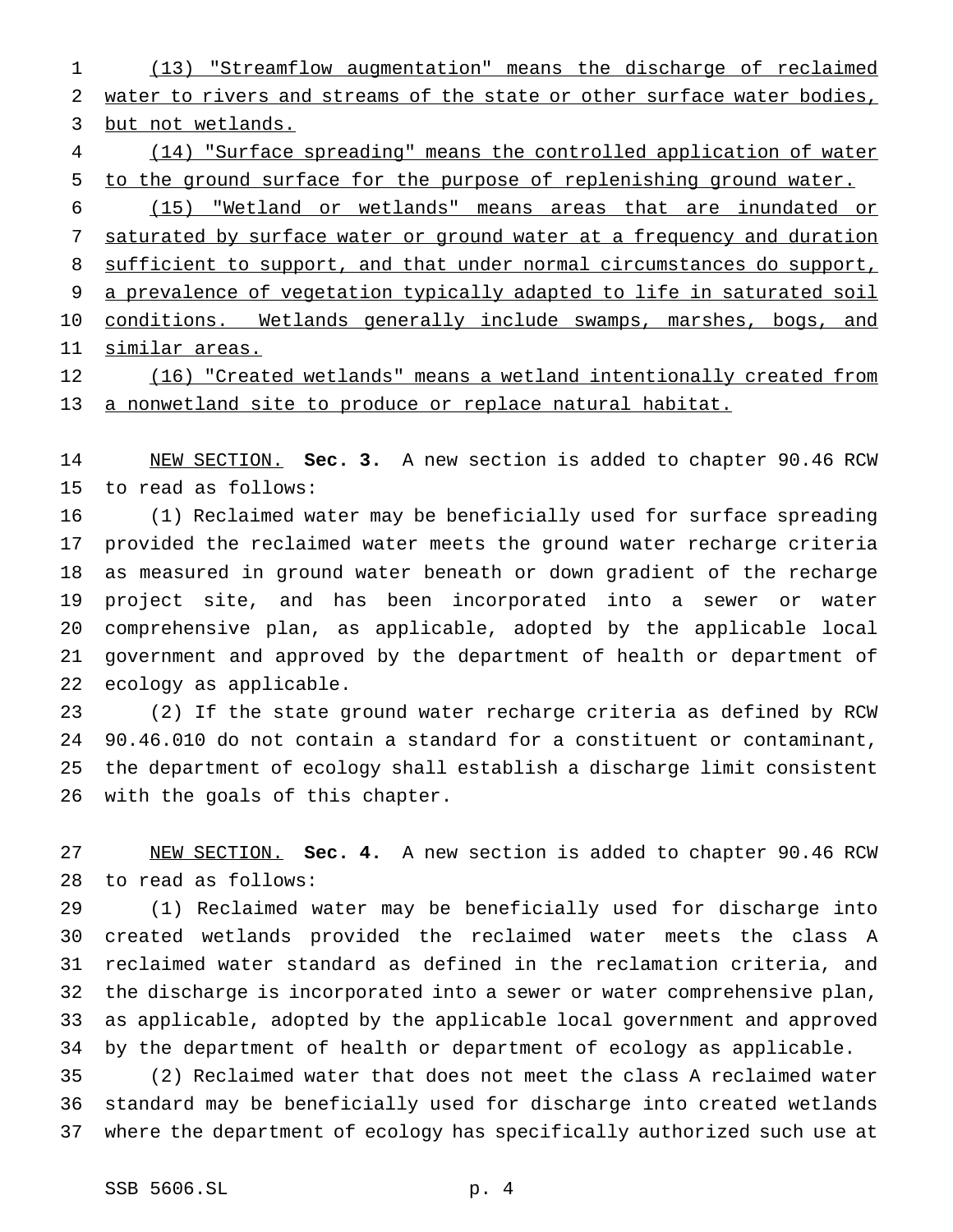such lower standard in conjunction with a pilot project designated pursuant to this chapter, the purpose of which is to test and implement the use of created wetlands for advanced treatment.

 NEW SECTION. **Sec. 5.** A new section is added to chapter 90.46 RCW to read as follows:

 Reclaimed water intended for beneficial reuse may be discharged for streamflow augmentation provided the reclaimed water meets the requirements of the federal water pollution control act, chapter 90.48 RCW, and is incorporated into a sewer or water comprehensive plan, as applicable, adopted by the applicable local government and approved by the department of health or department of ecology as applicable.

 NEW SECTION. **Sec. 6.** A new section is added to chapter 90.46 RCW to read as follows:

 The department of ecology shall, in consultation with the department of health, adopt a single set of standards, procedures, and guidelines, on or before December 31, 1996, for direct recharge using reclaimed water. The standards shall address both water quality considerations and avoidance of property damage from excessive recharge.

 NEW SECTION. **Sec. 7.** A new section is added to chapter 90.46 RCW to read as follows:

 The department of ecology shall, in consultation with the department of health, adopt a single set of standards, procedures, and guidelines, on or before June 30, 1996, for discharge of reclaimed water to wetlands.

 NEW SECTION. **Sec. 8.** A new section is added to chapter 90.46 RCW to read as follows:

 On or before December 31, 1995, the department of ecology and department of health shall, in consultation with local interested parties, jointly review and, if required, propose amendments to chapter 372-32 WAC to resolve conflicts between the development of reclaimed water projects in the Puget Sound region and chapter 372-32 RCW.

 **Sec. 9.** RCW 90.46.050 and 1992 c 204 s 6 are each amended to read as follows: